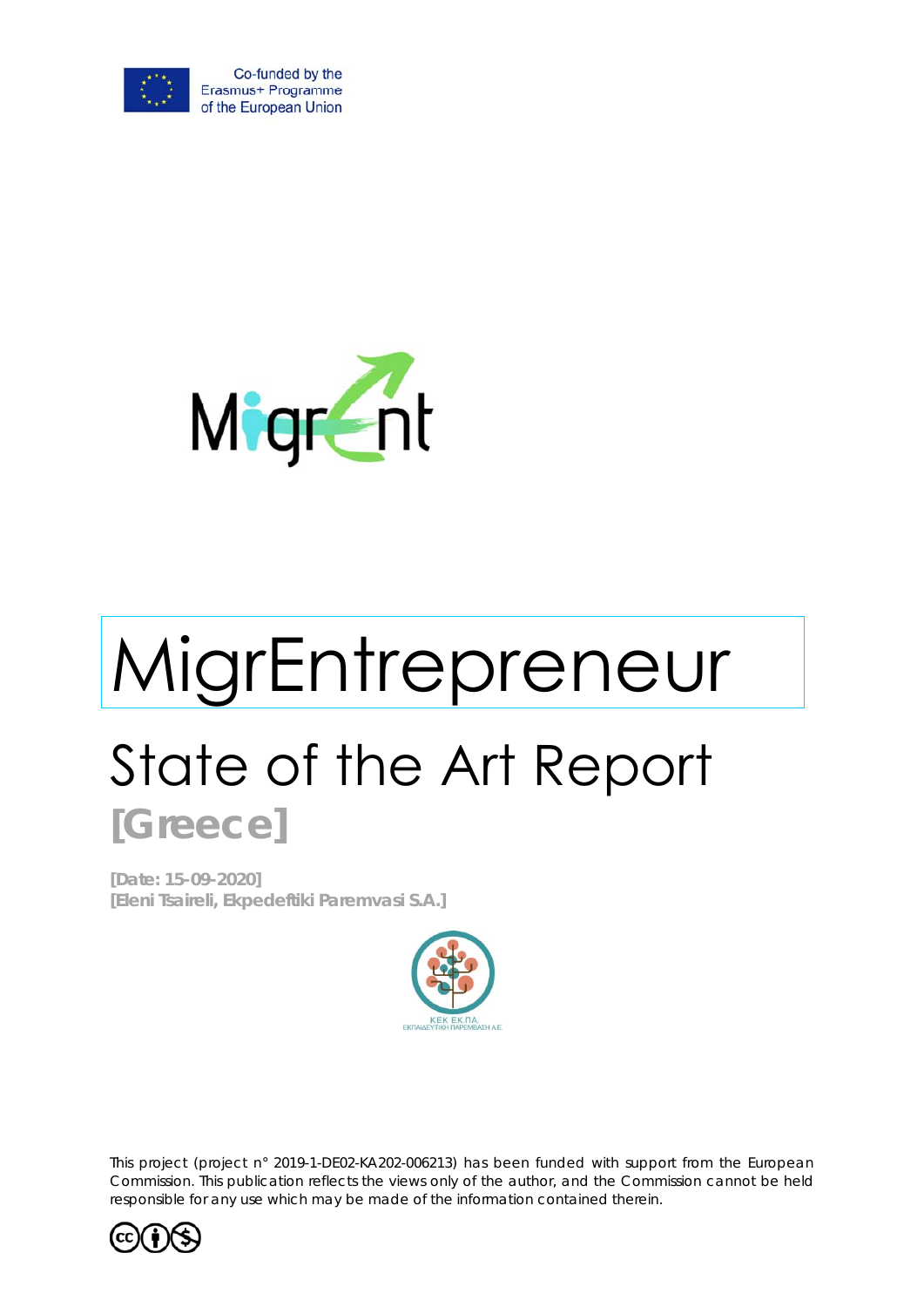



### 1. Introduction

Here we should define the term of "Migrant Entrepreneurship" as we discussed during the Kick-Off Meeting. As mentioned statistics in Germany distinguish here different categories. We need a common definition, so that statistics can be compared under the same conditions

#### 2. Data / statistics

According to EUROSTAT, the total population of Greece in 2017 is 10,768,193.1 In 2017, the unemployment rate of Greece was 21.5%. In February 2018, Greece's unemployment rate was 20.8%. Following the financial crises, the unemployment rate in Greece had been gradually increasing, reaching a peak in 2013 when it stood at 27.5%, and then began to gradually decrease in 2014. Currently, Greece has the highest unemployment rate in the European Union. Naturally then, Greece is also the country with the lowest employment rate, which in 2017, stood at 57.8% in 2017. The Europe 2020 target for the employment rate of people aged 20 to 64 in Greece is 70%.

According to the OECD, the self-employment rate in Greece in 2016 was 34.1%.2 According to the same source, Greeks are much more likely to be selfemployed than other EU citizens. For example: in 2015, the self-employment rate for Greece was 29.9%; which is slightly more than double the European Union (EU) average. As older people and the youth were the demographic group most disproportionally affected by the crisis, they showed high selfemployment rates.13 To Andreas Gennimatas, entrepreneur and Vice President of The City of Athens Development and Destination Management Agency (ADDMA) which designs, plans and implements a wide range of projects to boost competitiveness and entrepreneurship in Athens, "the spirit of entrepreneurship is integrated in our culture and our DNA…a selfmotivated, persevering, risk-taking and independent personality also plays a huge role" in the decision to start a business.

<sup>1</sup> EUROSTAT, *Population change ‐ Demographic balance and crude rates at regional level*, (European Union, May 15,2018)

<sup>2</sup> OECD (2018), Self‐employment rate (indicator). doi: 10.1787/fb58715e‐en (Accessed on 01 August 2018)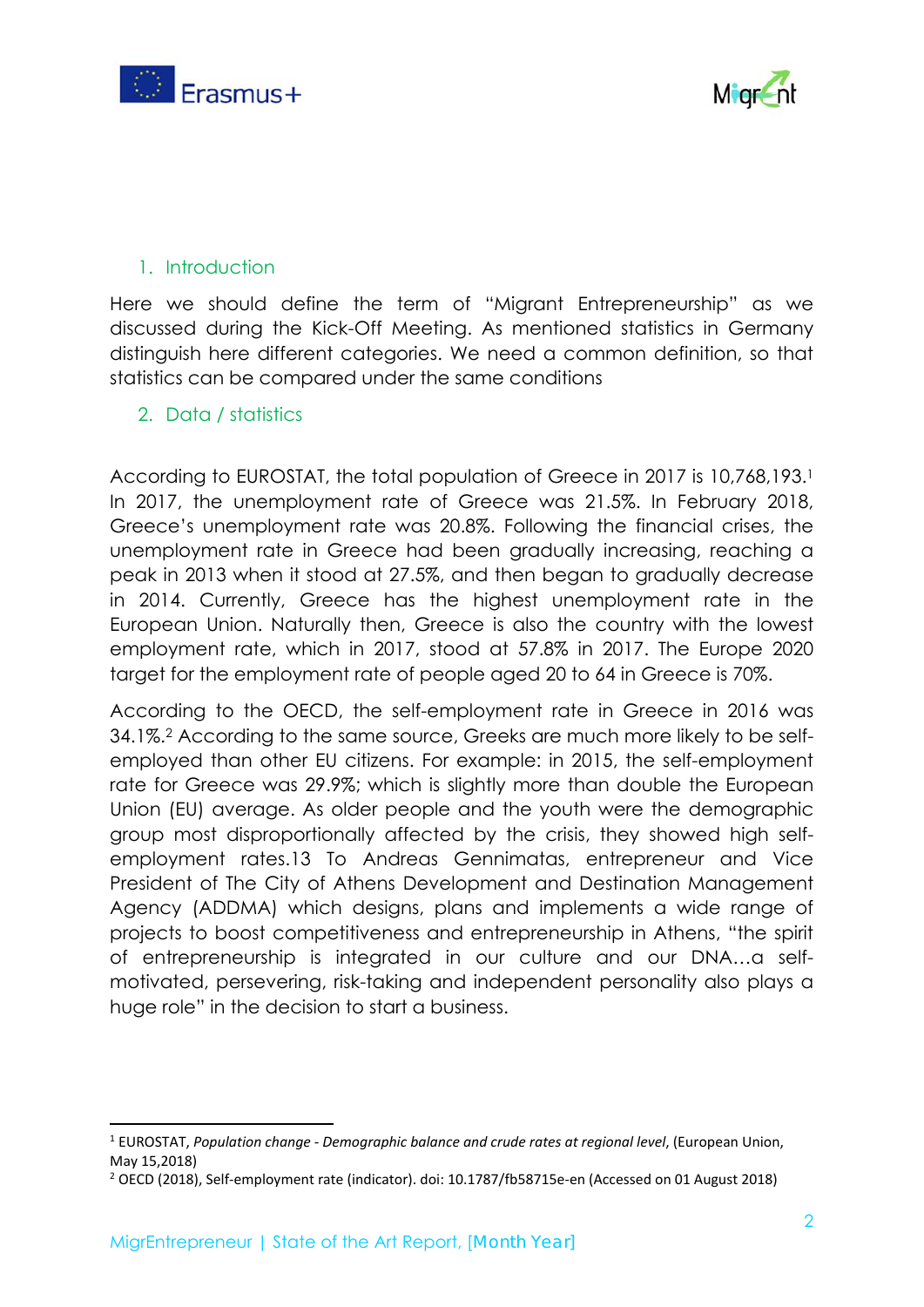



According to the 2011 Population and Housing Census the total number of immigrants who settled in Greece in 2010 was

79,554. Of this total number of immigrants, 43,341 were male and 36,213 were female. The last available yearly statistics from 2016 show that in that year alone, the total number of new immigrants arriving in Greece wass 116,867, of which 70,384 were males and 46,483 were females. Of this number, 16,623 immigrants came from an EU country, 30,747 from Greece, (repatriating) and 69,497 immigrants originated from non-EU countries. Out of the 116,867 immigrants arriving, 25,508 were younger than 15 years old while 85,110 were between 15-64 years old, and 6,249 were over 65 years old3. Since 2016, 44,072 residence permits have been issued in Greece on the basis of 4 different reasons:

- 1. Family—23,598 permits issued (53.5% of total)
- 2. Education—902 permits issued (2% of total)
- 3. Employment—2,133 permits issued (4.8% of total)
- 4. Other—17,439 permits issued (39.6% of total)4

There is no recent data available for migrant entrepreneurship in Greece. However, there is one set of data available from the research and fieldwork of Labrianidis and Hadziprokopiou<sup>5</sup> published in 2010 on migrant entrepreneurship in the city of Thessaloniki, Greece's second largest city. According to Labrianidis and Hadziprokopiou, the accuracy of official data on migrant entrepreneurship is limited while their reliability is problematic: immigrants do not appear as a separate category of entrepreneurs and there is no distinction between "migrants" and other foreign nationals such as investors. In addition, there is no account of the migrants who acquired Greek citizenship and the data does not disaggregate at regional or municipal level.21 The findings from their study of Thessaloniki is as follows: 28.8% have businesses in clothing, retail and wholesale; 13.6% in restaurants, fast-food and cafes; 18.6% in "migration" services which included translation, travel, money transfer and call centers; 16.9% in "ethnic products" retail which included mini-markets and food stores, press and books, DVDs and CDs, cosmetics and hair products etc.; 8.5 % in other general retail, and 13.6 percent in other services.

<sup>&</sup>lt;sup>3</sup> Eurostat Statistics Explained, File: Immigration by Citizenship, (Europa, March, 2018)

<sup>4</sup> Eurostat Statistics Explained, File: First residence permits issued by reason, 2016, (European Union, November 15, 2017)

<sup>5</sup> Lois Labrianidis & Panos Hatziprokopiou, Migrant Entrepreneurship in Greece: Diversity of Pathways for

Emerging Ethnic Business Communities in Thessaloniki, (Springer Science+Business Media B.V., April 9, 2010) p. 197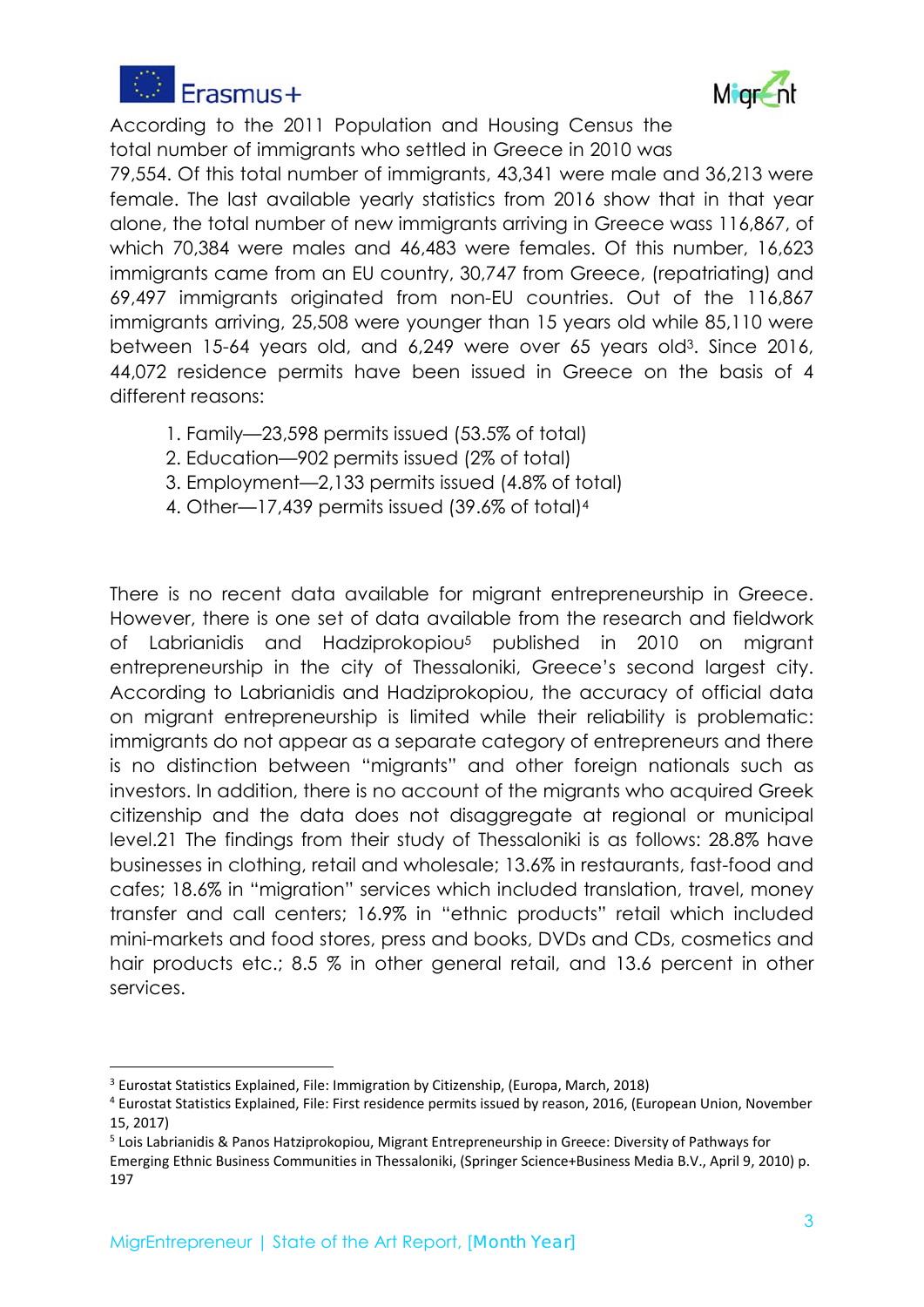



In Greece, the Ministry of Labour, Social Insurance and Social Solidarity (Υπουργείο Εργασίας και Κοινωνικής Ασφάλειας & Κοινωνικής Αλληλεγγύης, ΕΡΜΗΣ) is the government ministry responsible for all aspects of employment and doing business. The ministry also has an online platform where entrepreneurs can file all their required documentation. The Hellenic Manpower Employment Organization (Οργανισμός Απασχόλησης Εργατικού Δυναμικού - Ο.Α.Ε.Δ.) is also the government institution related to unemployment, employment programs and job creation.

 The Ministry of Economy and Development (Υπουργείο Οικονομίας & Ανάπτυξης) is also involved in initiatives on promoting entrepreneurship in Greece. The Enterprise Greece Agency, the Greek national investment agency, also provides initial assistance to investors and entrepreneurs in dealing with government institutions. Also, for aspiring entrepreneurs, the Greek Financial Directory presents a detailed and updated profile for each company in the Greek market and contains more than 20,000 companies operating in all spheres of activity.

For migrants, following the passing of Law 4251/2014 Immigration, Social Integration Code, non-EU citizens have slightly better access to the labour market which includes self-employment.40 Under this new law, non-EU citizens renewing their first permit receive a permit for employment or entrepreneurship with clearer conditions on setting up a business in Greece. Today, Migrant workers can only become entrepreneurs after becoming long-term residents. The new code also stipulates adequate knowledge of the Greek language, history and culture as a criterion for inclusion and granting a long-term residents permit. As of April 2016, Law 4375/2106 stipulates that all international protection beneficiaries such as refugees, beneficiaries of subsidiary protection and beneficiaries of humanitarian protection can have access to wage employment, or self-employment, on the same terms and conditions that apply for Greeks provided they hold a valid residence permit. Due to the economic and migration crises, the priorities for entrepreneurship for the government for the period 2014-20, focuses on the promotion of innovation, research and technological development. To promote innovation and entrepreneurship, these priorities are embodied in the government's new operational program called "Competitiveness, Entrepreneurship and Innovation" (EPAnEK), which is one of the five sectoral operational programmes of the Partnership Agreement of for the Development Framework. (Εταιρικό Σύμφωνο για Πλαίσιο Ανάπτυξης, ΕΣΠΑ)

3. Funding/support Programs entrepreneurship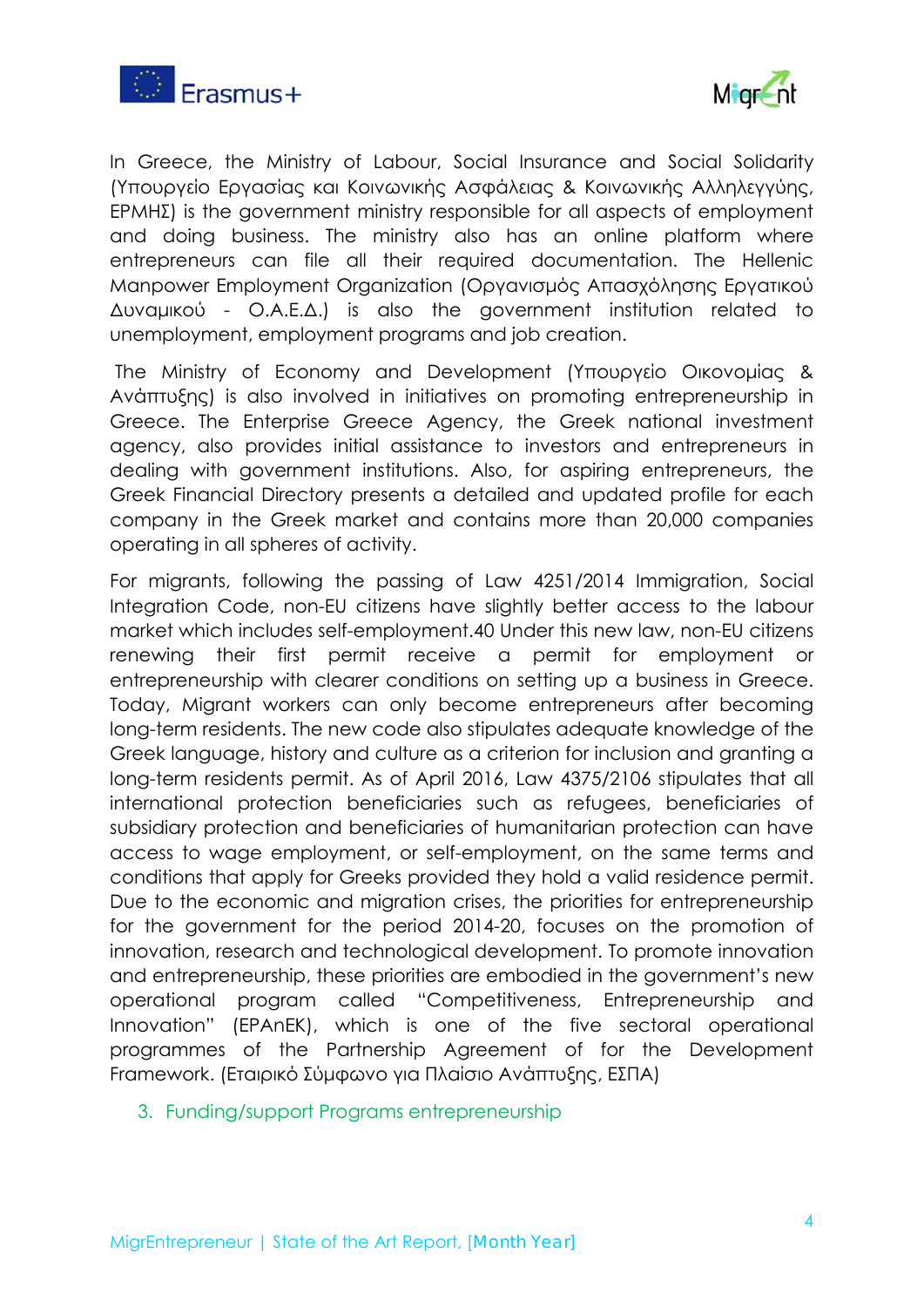



According to Invest Europe, the European venture capital and private equity association, Greece has one of the lowest levels of venture capital and private equity activity in the entire EU - despite the fact that small and medium-sized enterprises (SMEs) are responsible for two out of three jobs in Europe and usually need access to equity financing to build and develop their businesses.59 In this context, the following is a list of the most active venture capital groups in Greece that facilitate innovation, entrepreneurship and provide opportunities for young entrepreneurs.

- 1. Opportunities to Access Capital, Mentoring and Business Development Support
	- a. Venture Friends (www.venturefriends.vc/en/about-us)
	- b. Marathon Venture Capital<sup>6</sup>
	- c. National Bank of Greece (NBG) Business Seeds Program7
	- d. Big Pi Ventures focuses on technology transfer by assisting both research-based projects and companies;
	- e. Metavallon an accelerator fund that focuses on pre-seed and seed stage fund companies, targeting technology and intellectual property (IP)-driven startups primarily in ICT and engineering products;
	- f. Velocity.Partners a pre-seed and seed acceleration fund that focuses on Greek technology companies and provide them with global exposure and market traction;
	- g. Uni.fund targets pre-seed and seed investments in the broad technology sector, aiming to leverage the hidden potential at Greek universities, R&D and technological space;
	- h. Elikonos 2 providing financing solutions to companies in sectors that offer the strongest growth opportunities;
	- i. EOS Capital Partners aims to establish a premier Greek private equity group with a long-term perspective that will support growth companies;
	- j. Synergia Hellenic Fund IV is a fund that targets Greek SMEs in sectors that is deemed to offer great growth opportunities, while also adding value through active, hands-on partnership with investee companies' management

<sup>6</sup> Jessica Bateman, How Greece is Reversing Brain Drain, (BBC, April 6, 2018)

<sup>7</sup> National Bank of Greece, Business Seeds, https://www.nbg.gr/en/nbgseeds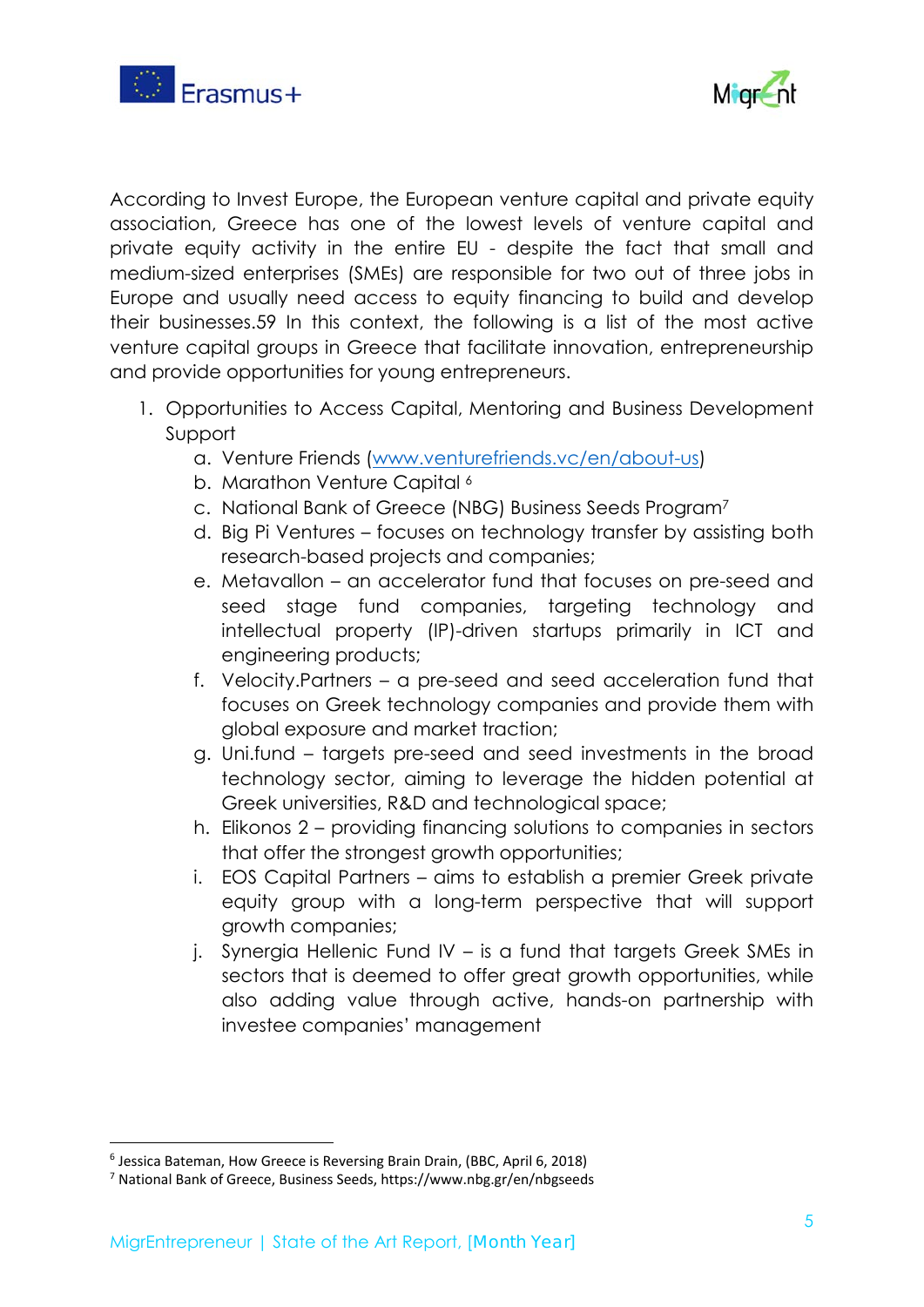



According to Liargovas and Skandalis<sup>8</sup>, though the past decade showed a remarkable growth in entrepreneurship among immigrants in Greece, their participation and contribution to Greek society is still marred by issues of social integration, crime, exclusion, racism and discrimination. Their empirical research on the motivations of migrant entrepreneurship in Greece provided empirical insights into the factors which played a critical role in the starting and existence of migrant business. They found that the intention to becoming an entrepreneur depended on family survival needs, immigrant community ties, personality features or traits and market infrastructure as well as the general conditions of the Greek economy.

 Their findings show that shares of entrepreneurs are surprisingly low among migrant populations in Greece and display little ethnic variation while immigrant entrepreneurship mostly related to services at the "lower end of the economy" and are necessity driven. Furthermore, only a limited number of sectors, such as retail trade, food & beverage services, and construction, attract more than 60% of all migrant entrepreneurial activities. Opportunities for innovative, technologydriven and knowledge-based businesses are scarce for immigrants. According to the authors, institutional rigidities concerning the labour market as well as the lack of any meaningful and supportive government initiatives accounts for this lack of entrepreneurship among migrants in Greece. 9These findings are also corroborated by other reports.

According to the OECD, despite migrants showing higher rates of entrepreneurship in comparison to the native-born, migrant businesses have significantly lower survival rates than businesses created and run by native-born entrepreneurs.<sup>10</sup> In her report for the Migration Policy Institute (MPI), Maria Vincenza Desiderio, also summarizes other challenges faced by migrants, pointing out that credit constraint is also greater for immigrant entrepreneurs. For example, immigrants are more likely to lack collateral for banks such as owned homes or property. At the same time, migrant businesses also have higher failure rates and migrants may also face discrimination from banks who are simply not

<sup>8</sup> Panagiotis G. Liargovas and Konstantinos S. Skandalis, *Motivations of migrant entrepreneurship in Greece: a factor analysis approach*, (Journal of Small Business and Enterprise Development, Vol. 19 Issue: 4, 2012) pp.627‐639,

<sup>&</sup>lt;sup>9</sup> Costas Stampolas and Alexandra Tragaki, "Migrant Economic Activity in Europe: Migrant Entrepreneurs in the Wider Athens Area," The Jean‐Monnet Papers on Political Economy, The University of the Peloponnese, 2017. https://jmcegovernance.files.wordpress.com/2016/09/jm\_paper\_16.pdf

<sup>&</sup>lt;sup>10</sup> Maria Vincenza Desiderio, Policies to Support Immigrant Entrepreneurship, (Migration Policy Institute, August 2014)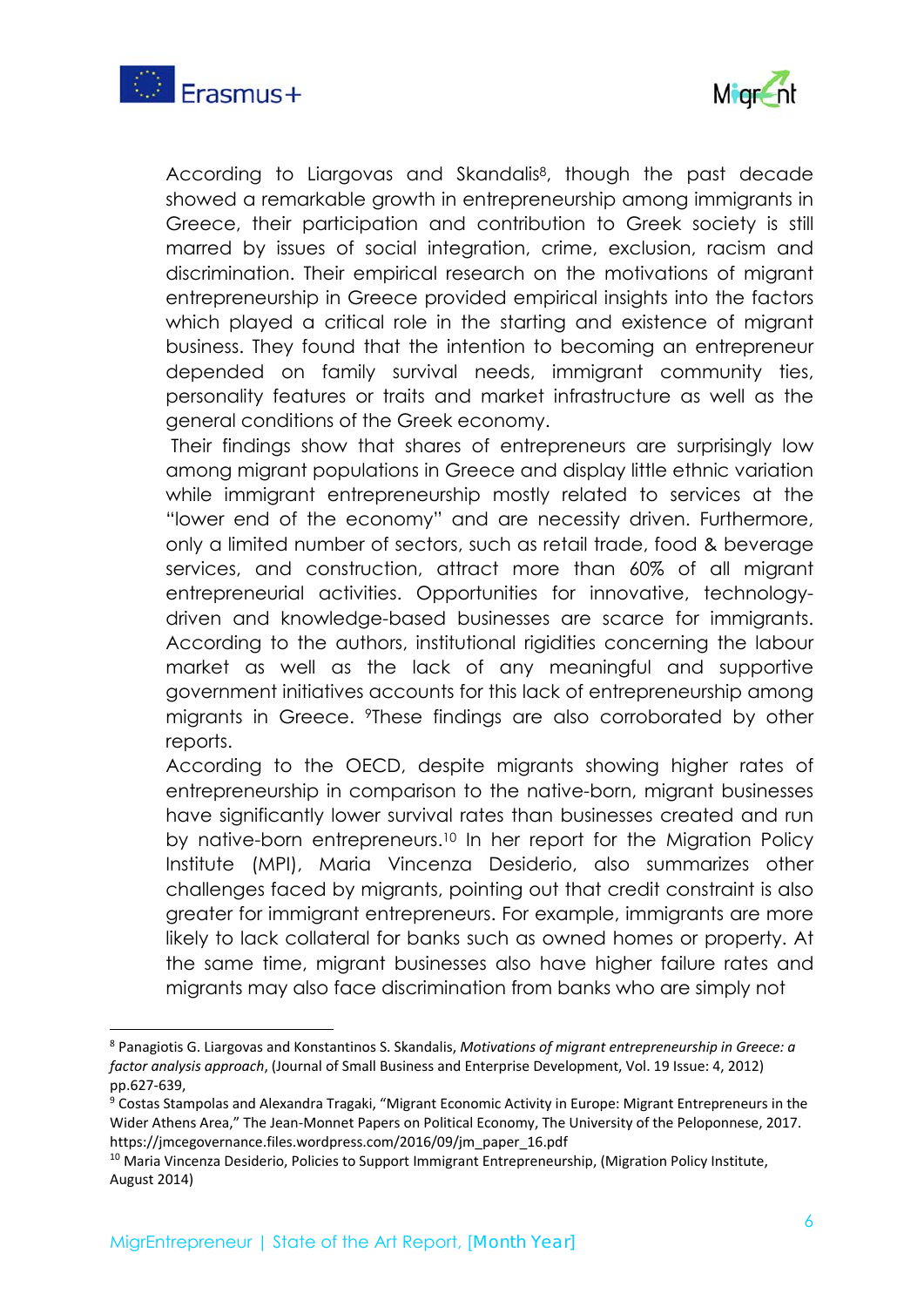



familiar with the migrant community. This lack of access to capital and microfinancing results in migrants being barred from entering businesses that pertain to the higher end of the sector, and limits them to businesses with low barriers to entry, such as construction, retail and catering.

 Austerity measures that followed the Greek crises, inevitably, not only made banks reluctant to lend to Greeks, but more so to migrants for all the reasons listed above.

Furthermore, while most entrepreneurship support programs by the government and private sector are generally available to the entire young population of Greece regardless of citizenship status, in reality, migrants, and in particular newly arrived migrants, find it challenging to access and benefit from these programs due to fundamental obstacles such as language barriers.

According to the OECD's latest report on the integration of migrants and refugees in Athens, one of the major problems remains the language barrier migrants face as several migrants cannot make use of the integration opportunities, initiatives or programmes offered by municipal services due to limited knowledge of Greek. Limited familiarity with how to complete the required administrative procedures as well as limited knowledge of the initiatives is also a reason why migrants underuse of municipal services. There is no systematic language training in place at all levels of the municipal services.<sup>11</sup> At a more basic level, for first-generation migrants, the fact that they are new arrivals in a new country, often traumatized and struggling to adapt both to loss and a new and foreign environment, places them in an intrinsic disadvantage that must not be overlooked.

| [Title              | Hellenic Integration Learning Centers (HELIOS)                                                                                                                                                                 |
|---------------------|----------------------------------------------------------------------------------------------------------------------------------------------------------------------------------------------------------------|
| project 1]          |                                                                                                                                                                                                                |
| Project Lead:       | <b>IOM</b>                                                                                                                                                                                                     |
| Contact<br>Details: | https://www.refugee.info/greece/services/3742?language=en                                                                                                                                                      |
| Description:        | Employability support: Provision of individual employability and<br>job readiness support, including through job counseling,<br>access to job-related certifications and networking with<br>private employers. |

## 4. Projects /Trainings

 <sup>11</sup> Working Together for Local Integration of Migrants and Refugees in Athens (OECD, July 26, 2018)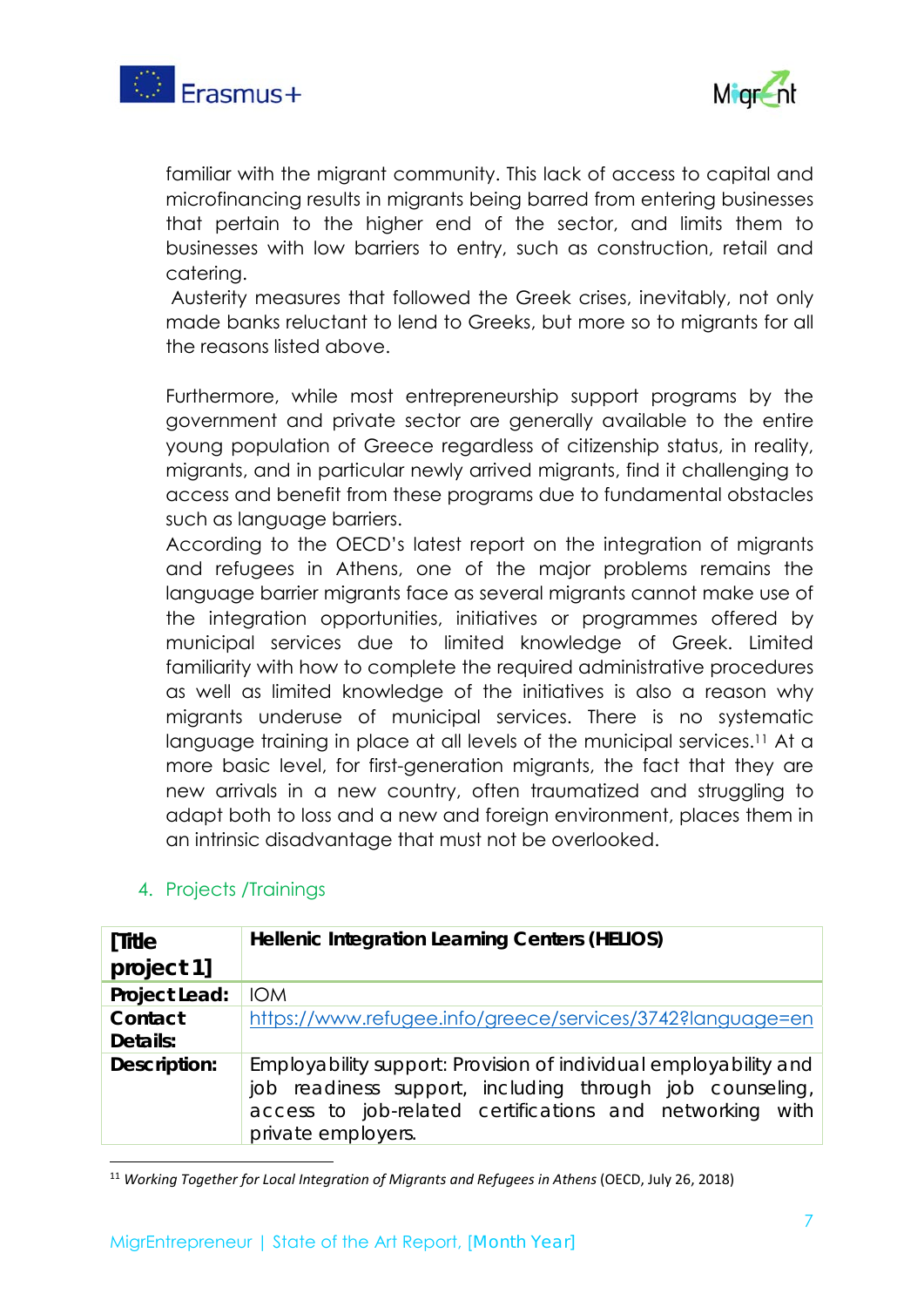



| <b>Further</b> | Add links to publications, websites etc. |
|----------------|------------------------------------------|
| Information:   |                                          |

| [Title project 2]           | <b>Generation 2.0 RED</b>                                                                                                                                                                                                                                                                                                                                                                                                                                                    |
|-----------------------------|------------------------------------------------------------------------------------------------------------------------------------------------------------------------------------------------------------------------------------------------------------------------------------------------------------------------------------------------------------------------------------------------------------------------------------------------------------------------------|
| Project Lead:               | Generation 2.0 for Rights, Equality & Diversity                                                                                                                                                                                                                                                                                                                                                                                                                              |
| <b>Contact Details:</b>     | https://g2red.org/contact/                                                                                                                                                                                                                                                                                                                                                                                                                                                   |
| Description:                | One-on-one career counseling sessions<br>Information about labor rights and employment<br>$\bullet$<br>procedures in Greece<br>Information about educational and vocational<br>training programs<br>• Skill development groups<br>Entrepreneurship counseling for people who<br>want to start a business or social enterprise<br>• Assistance searching for a job<br>Workshops on CV and Motivation Letter writing,<br>job search techniques, interview preparation,<br>etc. |
| <b>Further Information:</b> | Add links to publications, websites etc.                                                                                                                                                                                                                                                                                                                                                                                                                                     |

| [Title project 2]           | Sona Circle                                                                                                                                                                                                                                                                                            |
|-----------------------------|--------------------------------------------------------------------------------------------------------------------------------------------------------------------------------------------------------------------------------------------------------------------------------------------------------|
| Project Lead:               | Sona Circle                                                                                                                                                                                                                                                                                            |
| <b>Contact Details:</b>     | https://sonacircle.com/                                                                                                                                                                                                                                                                                |
| Description:                | Sona Circle is a professional networking platform<br>linking job seekers and local employers:<br>Share your skills and experience in your profile<br>Forums host discussions on many topics, job<br>postings, educational material, etc.<br>The live feed showcases updates and local<br>opportunities |
| <b>Further Information:</b> | https://sonacircle.com/                                                                                                                                                                                                                                                                                |
|                             |                                                                                                                                                                                                                                                                                                        |
| [Title project 2]           | Center for Social Integration and Employability                                                                                                                                                                                                                                                        |
| Project Lead:               | <b>CARITAS HELLAS</b>                                                                                                                                                                                                                                                                                  |
| <b>Contact Details:</b>     | http://caritas.gr/                                                                                                                                                                                                                                                                                     |
| Description:                | The Center for Social Integration and Employability of<br>Caritas Hellas in Kipseli offers:<br>Social services, including information<br>and<br>referrals<br>Job counseling, including soft skills, job search<br>$\bullet$<br>techniques, and CV-writing workshops                                    |